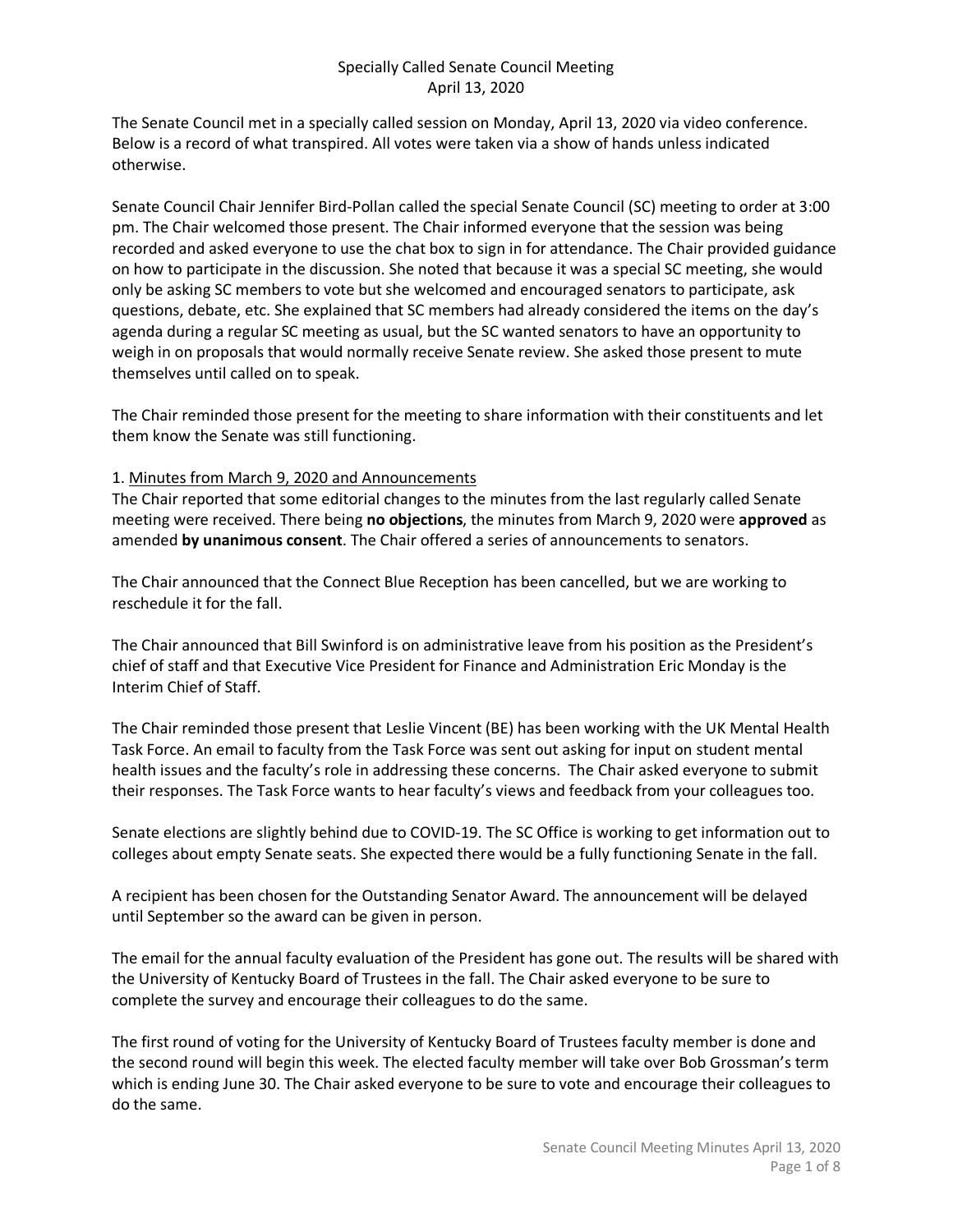The Chair reminded SC that the final curricular deadline for 2019-2020 was April 13, 2020. Academic councils and Senate committees will continue working to move items through. The Chair encouraged anyone who has questions to reach out as the additional agenda items and web transmittals come though.

- 2. Consent Agenda Items
- a. Proposed Change to BHS Medical Laboratory Sciences
- b. Proposed Change to MS Chemistry
- c. Proposed Change to BSHM Hospitality Management and Tourism
- d. Proposed Change to BS Merchandising, Apparel and Textiles
- e. Proposed Suspension and Closure of MS Crop Science
- f. Proposed Suspension and Closure of PhD Crop Science
- g. Proposed Suspension and Closure of PhD Plant Physiology
- h. Proposed Suspension and Closure of PhD Soil Science

The Chair explained that the items on the Consent Agenda are fairly routine, but must, under current Senate Rules, be approved by Senate. If anyone would like to remove an item from the Consent Agenda so it can be discussed and debated, they merely needed to ask. Any items that are not removed from the consent agenda will be approved by lack of objection. The Chair asked for objections and there were none.

#### 3. Officer and Other Reports

#### a. Chair

The Chair reported that the past weeks have been challenging. She recognized SC and everyone across campus for their hard work to continue students' learning. The Chair thanked Provost David Blackwell for his partnership over the last weeks. The Chair also thanked President Eli Capilouto and Executive Vice President for Finance and Administration Eric Monday. She recognized that the progress that has been made is a result of collaboration and hard work by many people on campus.

The Chair explained that the *Senate Rules* (*SR*s) give SC authority to take some actions on behalf of the Senate as long as they are reported to the Senate. Due to the COVID-19 emergency, SC has acted on behalf of the Senate on multiple locations. The Chair shared that the SC met for four hours on March 13, 2020 and moved a series of motions to offer academic guidance to the University community. She referred senators to the SC office's COVID-19 FAQ page.

The Chair shared the calendar changes from March 13, for spring 2020, which included:

- Changed last day to withdraw from classes to May 1.
- Changed last day to change to pass/fail grading to May 1.

Oltmann asked about expanding the grading period for faculty and the Chair responded that she would consult with University Registrar Kim Taylor and SC about it.

The Chair continued to share actions taken on March 13 by SC on behalf of Senate, which included the items listed below.

• SC discussed the issue of P/F and if programs should be required to accept P/F grading. SC opted to take no formal action on whether programs would have to accept P/F grading for required courses and decided to defer that issue to each program's faculty of record. There was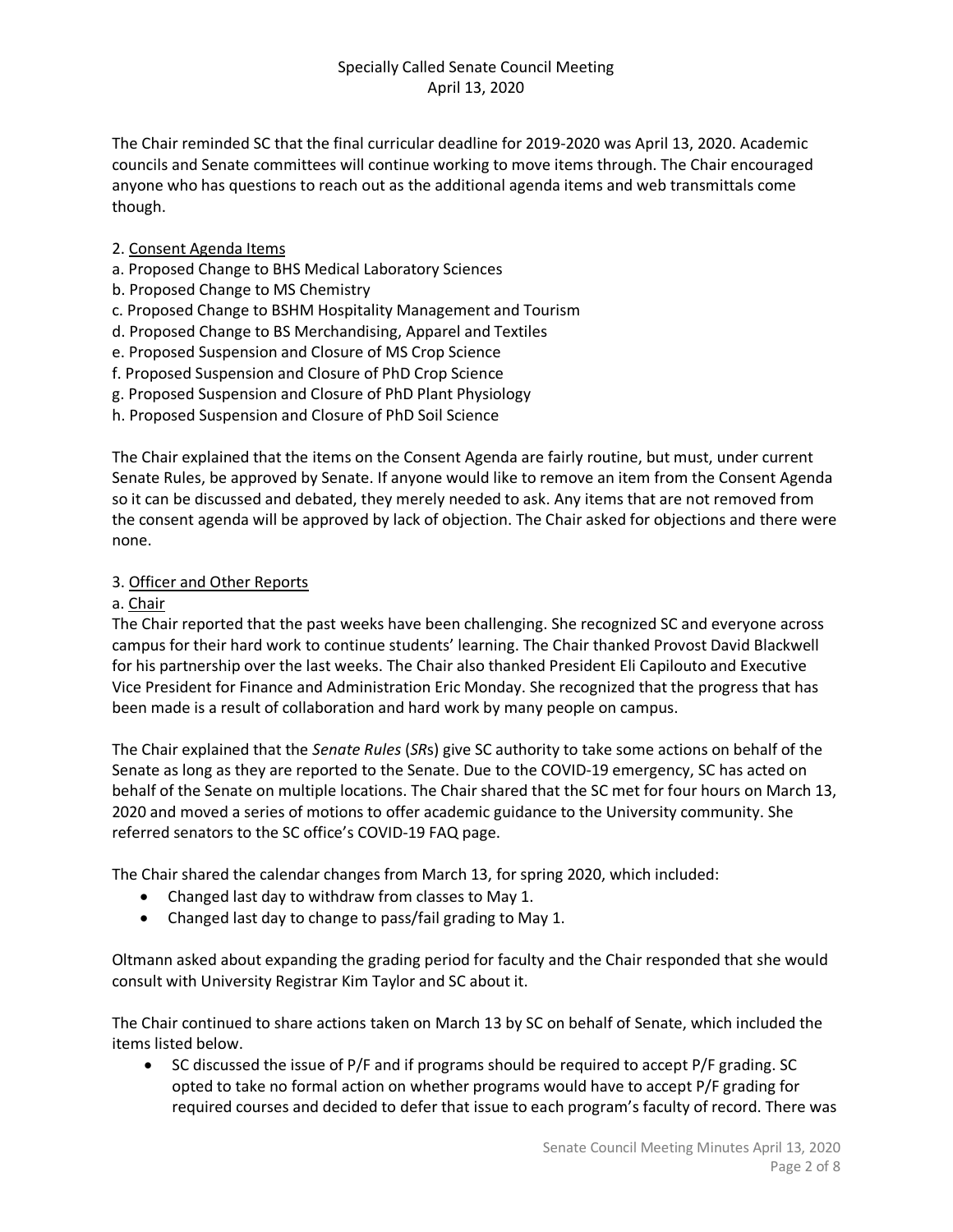a strong desire at SC to maintain Senate's current model of expecting faculties of record to make informed decisions about their own programs.

- SC waived the portion of *SR 5.1.4* ("Courses Taken on a Pass/Fail Basis") that prohibits use of P/F grading for freshmen.
- Waived the portion of *SR 5.1.4* ("Courses Taken on a Pass/Fail Basis") that prohibits use of P/F grading for students on academic probation.
- Decided that no courses taken during spring 2020 count towards the lifetime maximum of four P/F courses for undergraduates.
- Clarified that instructors are authorized to change their syllabi due to the COVID-19 situation and must communicate any changes to students as quickly as possible.
- Suggested the Chair communicate to instructors that they be as flexible as possible with students during spring 2020.
- Recommended against requiring doctor's notes for absences related to illness.

On March 23, the SC discussed the issue of allowing UK Core courses to be taken as pass/fail, but wanted input from Senate's UK Core Education Committee (SUKCEC). SUKCEC subsequently voted to allow UK Core courses to be taken pass/fail for spring 2020 and SC did not take any further action regarding this issue.

- On March 30, on behalf of Senate, the SC approved proposed changes to *Senate Rules 5.2.4.2.3.1* ("Excused Absences") regarding short-term absences for members of the military and the KY National Guard. The Veterans Resource Center will now be the point of contact for students in the military who are called to serve. Also on March 30, the SC reviewed some program-specific changes, described below.
	- $\circ$  Approved changes to the PharmD program for class of 2021. The approved proposal dropped the number of required clinical rotations for affected students from 7 to 6.otal credit hours after changing is still above minimum required by accrediting agencies.
- Approved changes to the JD program courses for spring 2020.
	- o Pass/fail grading made mandatory for all Law students in spring 2020.
- Proposed changes to 2019-20 academic calendar related to the Graduate School.
	- $\circ$  Pushed back by about a week the last day to sit for a final exam, last day to submit thesis, and last day to submit final (edited) thesis.
- Approved a nonstandard calendar for AT 642 (not COVID-related).
- Approved modifications to Graduate School policies for international students for fall 2020 admissions (current recruiting cycle).
	- o Accepting Duolingo scores in addition to TOEFL/IELTS.
	- $\circ$  Changed deadline for submitting applications from (was) March 15 to at least the end of the spring 2020 semester.
- Approved one-time change to PharmD to allow students to opt for pass/fail grading for all courses in spring 2020.
- Approved one-time change to DMD to allow students to opt for pass/fail grading in DMD courses in spring 2020.
- At the request of Associate Provost for Enrollment Management Christine Harper, waived certain aspects of *SR 4.2.1* ("Admission Requirements").
	- o Temporarily accept self-reported GPA and courses taken (Undergraduate Admissions to verify self-reported data later).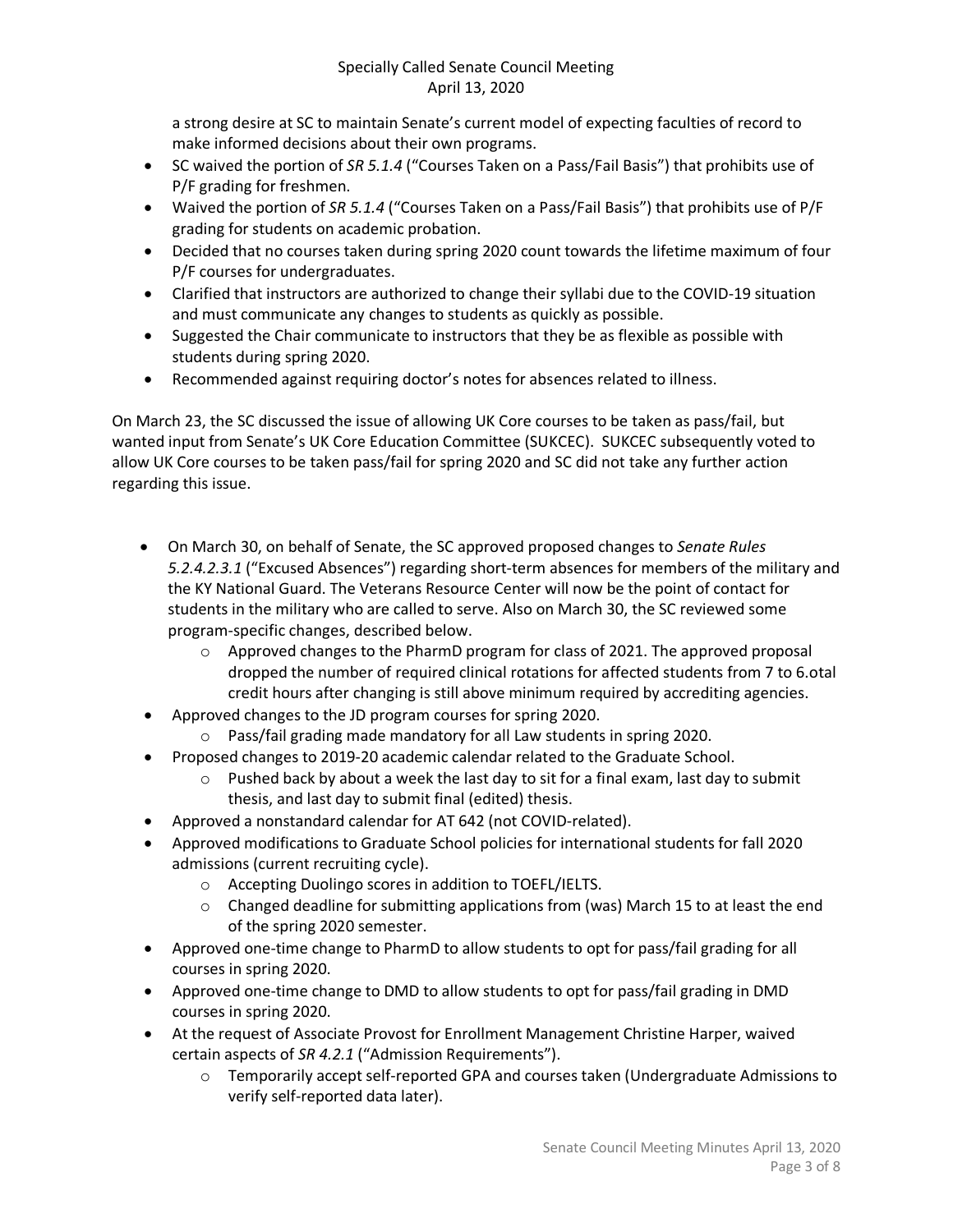$\circ$  Temporarily automatically admit students with 3.00 weighted GPA without an SAT or ACT test score.

#### b. Provost

Administration is focused on leading through the COVID-19 disruption by consistently following a number of principles, particularly the health and safety of everyone in the community and continuing the missions of research, public service, and patient care. He emphasized the accommodations for spring 2020 are unique and any further actions will need to be discussed.

Provost Blackwell shared that workstreams and Emergency Operations Center (EOC) are working every day to manage issues and make recommendations. He explained that Administration remains concerned about students, especially those is remote areas. He shared some of the many ways that UK is reaching out to help students.

Provost Blackwell said that the COVID-19 situation was going to affect UK's budget and said communications would come out as more is learned.

The Provost highlighted the work of UK HealthCare Enterprise Director of Infection Prevention and Control Kim Blanton and UK HealthCare Medical Director for Infection Prevention and Control Derek Forster. They have contacted every student, staff, and faculty member who are infected with COVID-19 or who have been exposed to it, to coach, follow up on, and help them in any way possible.

Provost Blackwell also reported on the possible return of students in fall of 2020, redeployment of UK HealthCare faculty and staff, the UK budget, and the probationary period for tenure-eligible faculty.

The floor was opened for questions which included:

- When will the university know if classes will be in-person or online for the fall? We are not ready to make a decision about that yet but will be monitoring the situation.
- How many UK faculty, staff, and student cases of COVID-19 have there been? Don't know specific numbers for UK faculty, staff, and student cases, but UK hospital has only had ten hospitalizations.
- How COVID-19 effects ongoing plans for construction and restoration of facilities? Projects that are already happening or for which bonds have already been issued will move forward.
- How will the online courses that have been developed during COVID-19 be used in the future? A workgroup is already working on ways for this work to be utilized in the future.
- Will there be options for faculty, and students who are not comfortable attending in person in the fall?

Yes, there will be options for faculty and staff and students.

The Chair thanked Provost Blackwell for coming.

#### c. Vice Chair

Vice Chair DeShana Collett (HS) did not have a report to give.

#### d. Parliamentarian

Parliamentarian Doug Michael (LA) did not have a report to give.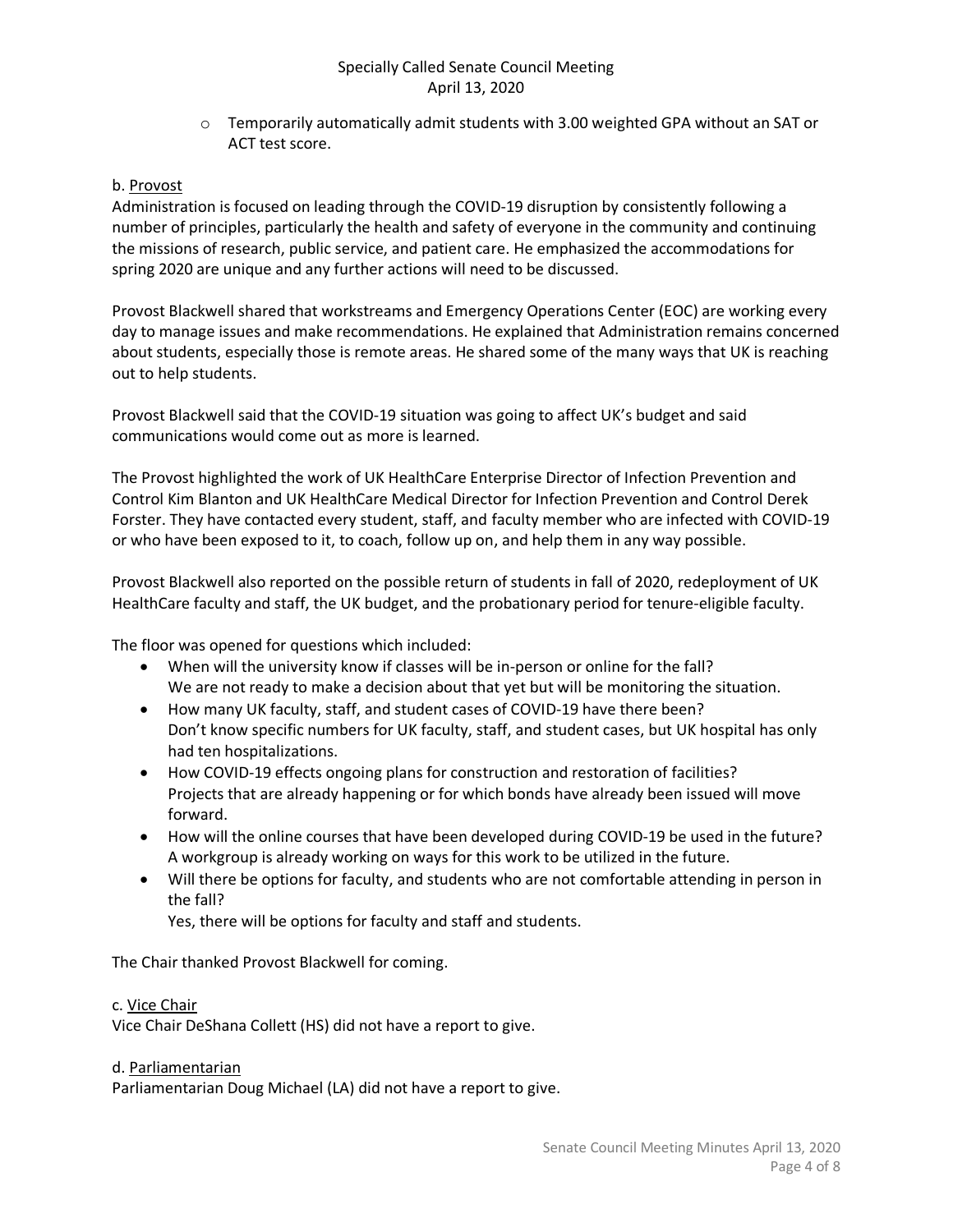#### e. Trustee

Faculty Trustee Lee X. Blonder (ME) reported that the Executive Committee of the Board of Trustees approved a daycare center for UK HealthCare employees.

Faculty Trustee Bob Grossman (AS) gave report on the last in-person meeting of the University of Kentucky Board of Trustees including how COVID-19 might affect the hospital supply chain, approval of eight new degree programs, \$13.5 million gift from Trustee Bill Gatton for the expansion of the Gatton Student Center, renaming of the Department of Statistics, disposal of a barn, and the selling of a pipe organ.

# 4. Proposed Changes to *Senate Rules 1.4.3.4* ("Senate Retroactive Withdrawal Appeals Committee (SRWAC)")

The Chair welcomed University Director for Academic and Career Advising Marianne Young, who explained the proposal. There were no questions. Soult (AS) made a **motion** to approve on behalf of the Senate the proposed changes to *SR 1.4.3.1* ("Senate Retroactive Withdrawal Appeals Committee (SRWAC)"), effective July 1, 2020. Andrade **seconded**. The Chair asked if there was debate on the proposal. There was none. A **vote** was taken and the motion **passed** with none opposed.

5. Proposed Changes to *Senate Rules 1.4.3.5* ("Senate Academic Advising Committee (SacAC)") (PDF) The Chair welcomed Chair of SacAC Rebecca Freeman (AS) who explained the proposal. There were no questions. Cantrell (ED) made a **motion** to approve on behalf of Senate the proposed changes to *Senate Rules 1.4.3.5* ("Senate Academic Advising Committee (SacAC)"), effective immediately. Andrade **seconded**. The Chair asked if there was debate on the proposal. There was none. A **vote** was taken and the motion **passed** with none opposed.

# 6. Proposed Changes to *Senate Rules 5.2.4.2.2* ("Making Up Graded Work")

The Chair welcomed Associate Dean for Administration and Academic Affairs Kim Anderson (EN) to explain the proposal. Cramer (EN) made a **motion** to approve on behalf of Senate the proposed changes to *Senate Rules 5.2.4.2.2* ("Making Up Graded Work"). Vincent (BE) **seconded**. The Chair asked if there was debate on the proposal and there was some. A **vote** was taken and the motion **passed** with none opposed.

# 7. Committee Reports

a. Senate's Admissions and Academic Standards Committee (SAASC) – Bill Smith, Chair

i. Proposed Suspension and Closure of the BHS Physical Therapy (PHTH-BHS)

Smith explained the proposal. The Chair solicited questions of fact from SC and there were none. After brief discussion, SC members expressed a desire to allow a committee's motion to come forward, without asking for a member to move the motion and second it. The Chair stated that the **motion** on the floor was a recommendation that the University Senate approve on behalf of Senate the suspension of admissions and approve on behalf of Senate for submission to the Board of Trustees the closure of the Bachelors of Health Sciences Physical Therapy program (PHTH-BHS). Because the **motion** came from committee, no **second** was needed. The Chair asked if there was debate on the proposal. There was none. A **vote** was taken and the motion **passed** with none opposed and one abstention.

# ii. Proposed Changes to Undergraduate Certificate in Nutrition for Human Performance

Smith explained the proposal. The Chair solicited questions of fact from SC and there were none. The Chair stated that the **motion** on the floor was to approve on behalf of Senate the proposed changes to the Undergraduate Certificate in Nutrition for Health Performance. Because the **motion** came from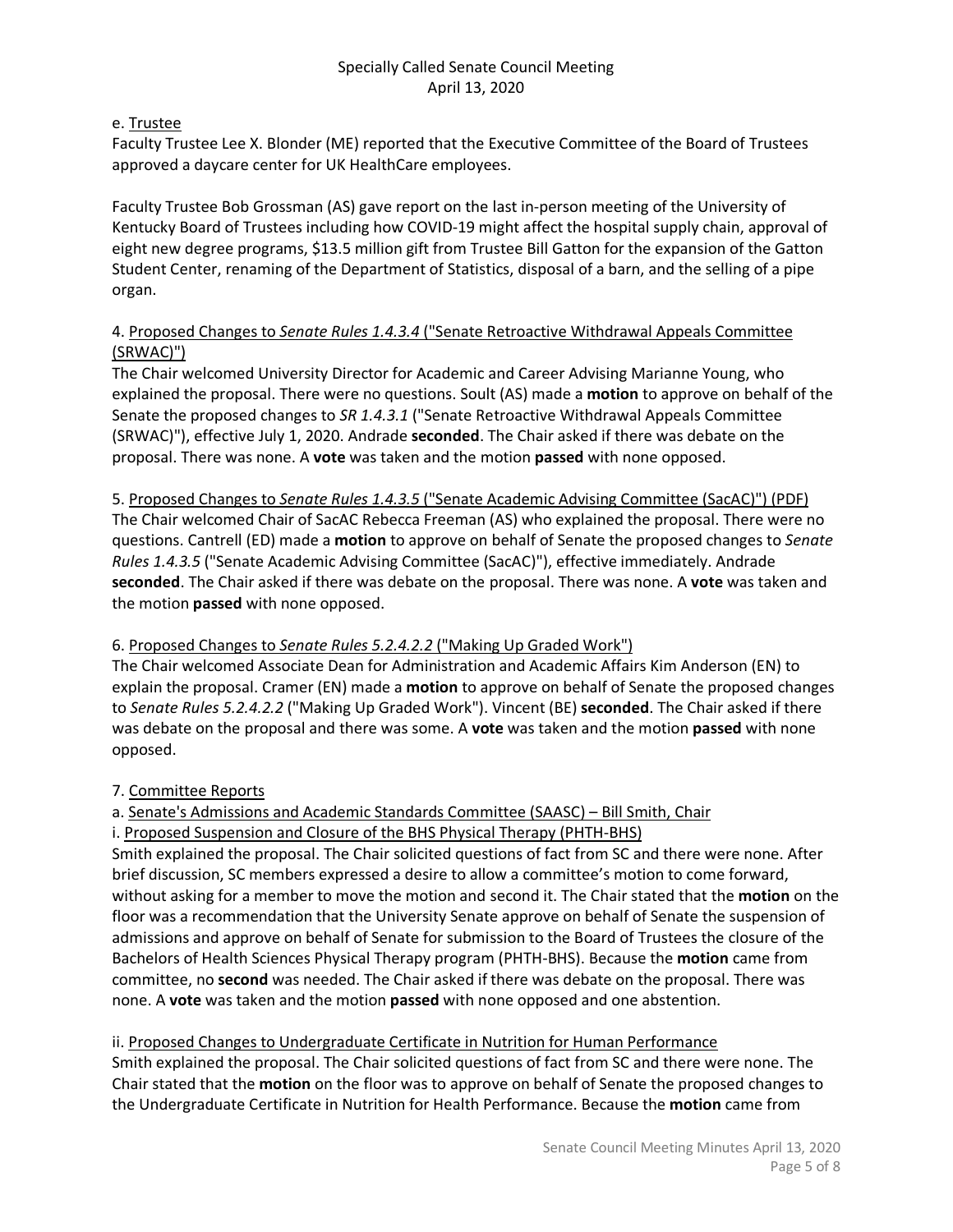committee, no **second** was needed. The Chair asked if there was debate on the proposal. There was none. A **vote** was taken and the motion **passed** with none opposed and one abstention.

## iii. Proposed Changes to JD and *Senate Rules 5.3.4.1* ("Attendance and Academic Discipline in the Professional Programs," College of Law")

Smith explained the proposal. The Chair solicited questions of fact from SC and there were none. The Chair stated that the **motion** on the floor was to approve on behalf of Senate the proposed changes to the JD and *Senate Rules 5.3.4.1* ("Attendance and Academic Discipline in the Professional Programs," College of Law"). Because the **motion** came from committee, no **second** was needed. The Chair asked if there was debate on the proposal. There was none. A **vote** was taken and the motion **passed** with none opposed and one abstention.

# iv. Changes to PhD Epidemiology and Biostatistics

Smith explained the proposal. The Chair solicited questions of fact from SC and there was none. The Chair stated that the **motion** on the floor was to approve on behalf of Senate the proposed changes to the MSEP Epidemiology. Because the **motion** came from committee, no **second** was needed. The Chair asked if there was debate on the proposal. There was none. A **vote** was taken and the motion **passed** with none opposed and one abstention.

# v. Proposed changes to MSEP Epidemiology Proposed

Smith explained the proposal. The Chair solicited questions of fact from SC and there was none. The Chair stated that the motion on the floor was to approve on behalf of Senate the proposed changes to the PhD Epidemiology and Biostatistics. Because the **motion** came from committee, no **second** was needed. The Chair asked if there was debate on the proposal. There was none. A **vote** was taken and the motion **passed** with none opposed and one abstention.

# b. Senate's Academic Programs Committee (SAPC) – Aaron Cramer, Chair

# i. Proposed New Plan B Option for MS Plant Pathology

Cramer described the proposal. The Chair solicited questions of fact from SC and there were none. The Chair stated that the **motion** on the floor was a recommendation from the SAPC to approve on behalf of Senate the significant change to the MS Plant Pathology, in the Department of Plant Pathology within the College of Agriculture, Food and Environment. Because the **motion** came from committee, no **second** was needed. The Chair asked if there was debate on the proposal. There was none. A **vote** was taken and the motion **passed** with none opposed.

# ii. Proposed Change to Master of Music

Cramer described the proposal. The Chair solicited questions of fact from SC and there were none. The Chair stated that the **motion** on the floor was a recommendation from the SAPC to approve on behalf of Senate the significant change to the Master of Music, in the School of Music within the College of Fine Art. Because the motion came from committee, no **second** was needed. The Chair asked if there was debate on the proposal. There was none. A **vote** was taken and the motion **passed** with none opposed.

# iii. Proposed Change to Doctor of Musical Arts

Cramer described the proposal. The Chair solicited questions of fact from SC and there were none. The Chair stated that the **motion** on the floor was a recommendation from the SAPC to approve on behalf of Senate the significant change to the approve the significant change to the Doctor of Musical Arts, in the School of Music within the College of Fine Arts. Because the motion came from committee, no **second**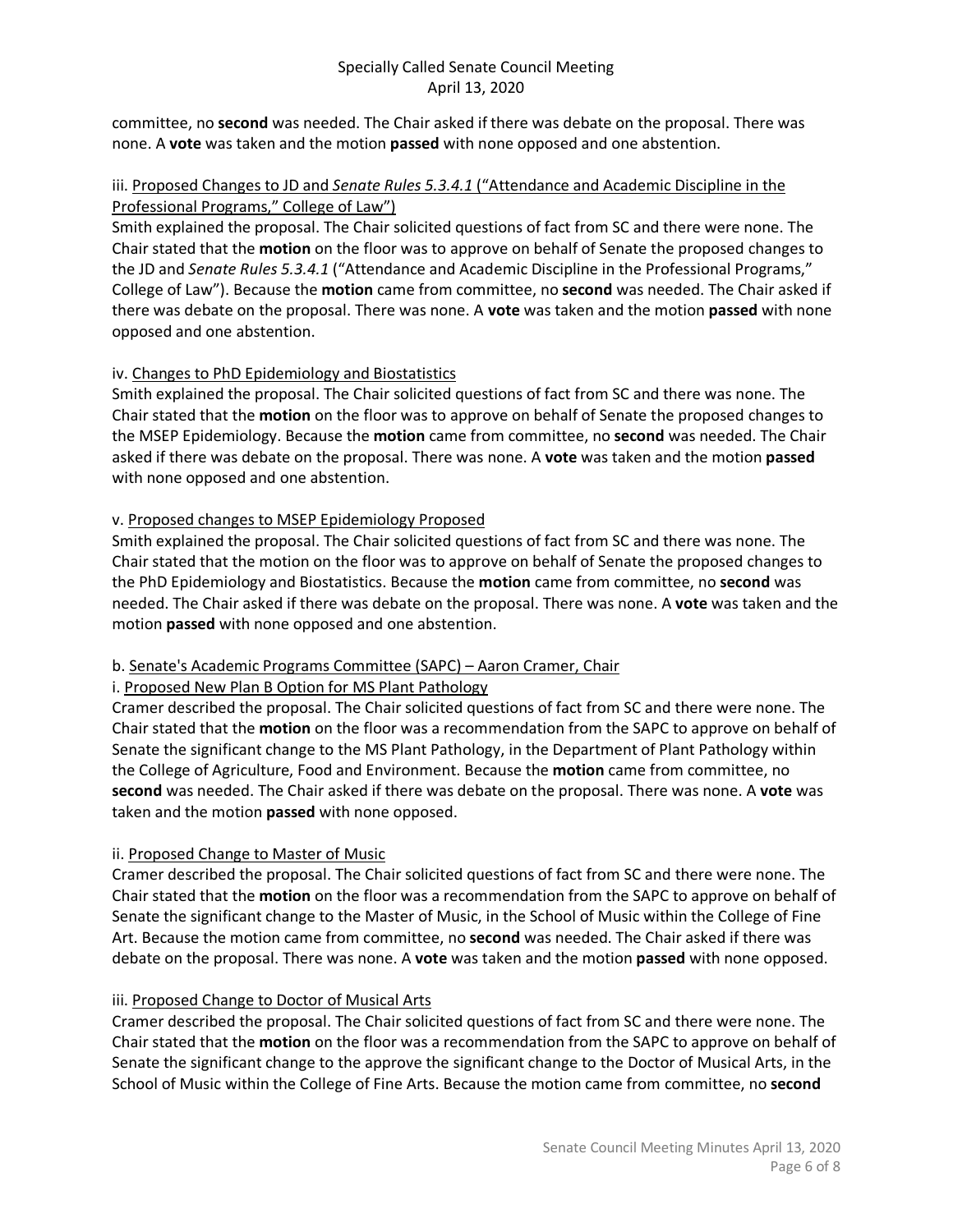was needed. The Chair asked if there was debate on the proposal. There was none. A **vote** was taken and the motion **passed** with none opposed and one abstention.

#### iv. Proposed New USP between the BS Agricultural Economics and Master of Public Administration (MPA)

Cramer described the proposal. The Chair solicited questions of fact from SC and there were none. The Chair stated that the **motion** on the floor was a recommendation from the SAPC to approve on behalf of Senate the establishment of a new University Scholars Program between the BS Agricultural Economics and Master of Public Administration. Because the motion came from committee, no **second** was needed. The Chair asked if there was debate on the proposal. There was none. A **vote** was taken and the motion **passed** with none opposed.

# v. Proposed New MA Liberal Studies

Cramer described the proposal. The Chair solicited questions of fact from SC and there were none. The Chair stated that the **motion** on the floor was a recommendation from the SAPC to approve on behalf of Senate, for submission to the Board of Trustees, the establishment of a new MA Liberal Studies, in the College of Arts and Sciences. Because the motion came from committee, no **second** was needed. The Chair asked if there was debate on the proposal. There was none. A **vote** was taken and the motion **passed** with none opposed and one abstention.

#### c. Senate's Academic Organization and Structure Committee (SAOSC) – Zack Bray, Chair

i. Proposed Move of BSHPS in Plant and Soil Science from Department of Plant and Soil Science to Department of Horticulture

Bray described the proposal. The Chair solicited questions of fact from SC and there were none. The Chair stated that the first **motion** on the floor was to approve on behalf of Senate the proposed move of BSHPS in Plant and Soil Science from Department of Plant and Soil Science to Department of Horticulture based on its academic merits. Because the motion came from committee, no **second** was needed. The Chair asked if there was debate on the proposal. There was none. A **vote** was taken and the motion **passed** with none opposed.

The Chair stated that the second **motion** on the floor was to endorse on behalf of Senate the proposed move of BSHPS in Plant and Soil Science from Dept of Plant and Soil Science to Dept of Horticulture based on its nonacademic merits. Because the motion came from committee, no **second** was needed. The Chair asked if there was debate on the proposal. There was none. A **vote** was taken and the motion **passed** with none opposed.

# 8. Items from the Floor (Time Permitting)

The Chair noted that there were a few minutes left and asked if anyone wanted to raise issues, but there were no comments.

Andrade (ME) made a **motion** to adjourn. Vincent (BE) **seconded**. The motion **passed** with none opposed. The Chair thanked those participating in the meeting and said she was grateful for senators' participation. The meeting was adjourned at 4:50 pm.

> Respectfully submitted by Jennifer Bird-Pollan, Senate Council Chair